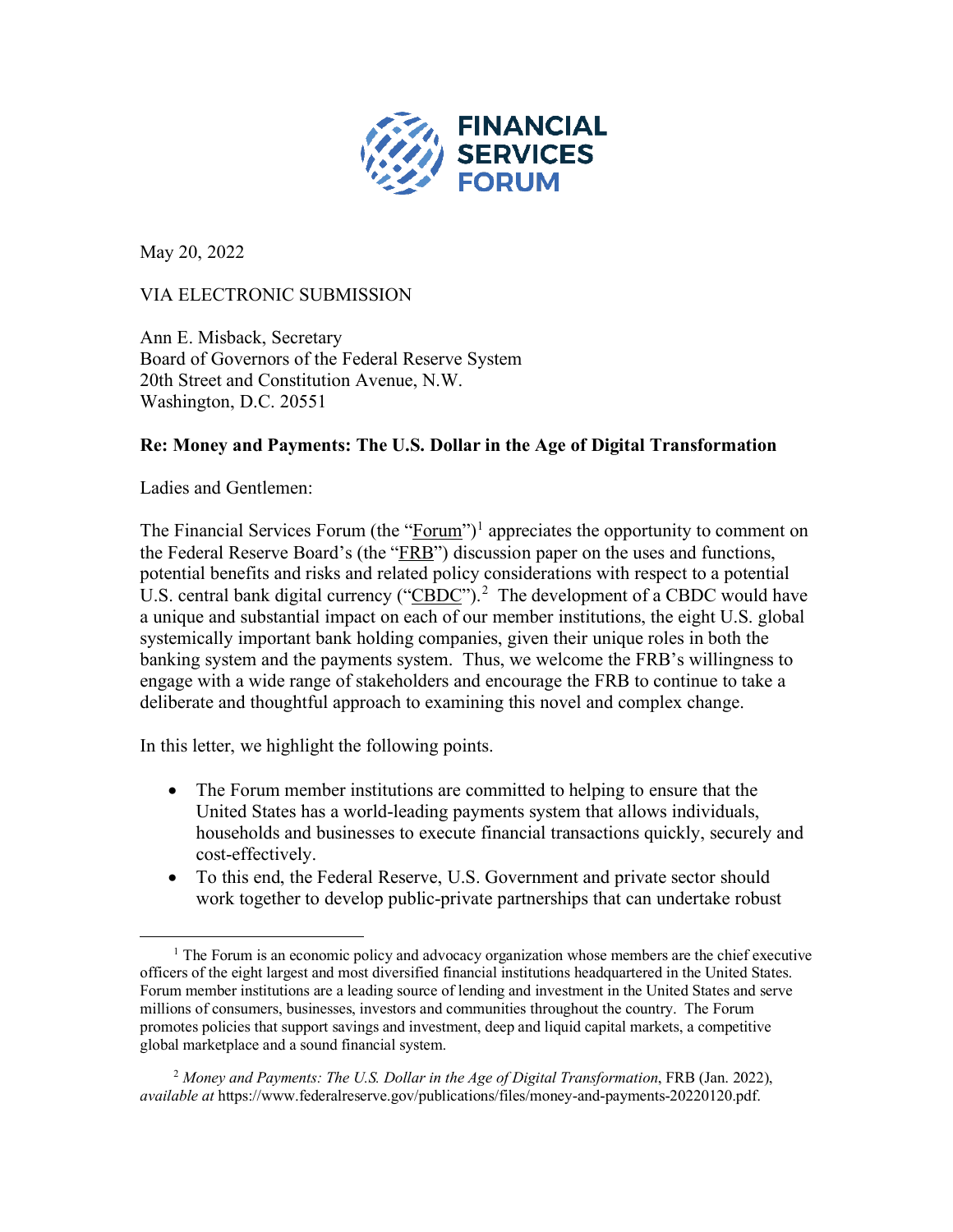research and development about new technologies and infrastructures, including a CBDC.

- As a part of the effort to develop a next-generation payments system, the FRB and U.S. Government should continue to undertake the work necessary to examine fully the potential risks of a CBDC, as well as alternative ways to achieve the goals associated with a CBDC and an enhanced payments system.
- These risks include: questions about the commercial viability of a CBDC; impact on bank funding and short-term wholesale funding markets; the effect on monetary policy; financial stability risks; and interoperability risks.
- A level regulatory playing field will help protect the U.S. payments system and consumers.
- Before any CBDC is adopted, the FRB and the U.S. Government should consider the appropriate legal and regulatory development that is necessary to support payments system innovation.

To be addressed thoroughly and with appropriate input, all of the above matters will benefit from transparent public dialogue and comment.

In addition, in the Appendix, we respond to the 22 questions posed by the FRB in the discussion paper.

### **I. The Federal Reserve, U.S. Government and private sector should work together to help ensure the United States has a world-leading payments system.**

The Forum member institutions are committed to helping to ensure that the United States has a world-leading payments system that allows individuals, households and businesses to execute financial transactions quickly, securely and cost-effectively. To this end, the Federal Reserve and U.S. Government should work with the private sector and others to develop public-private partnerships to undertake robust research and development about potential new technologies and infrastructures, including a CBDC. That research and development should explore technological development, as well as the benefits and risks of, and appropriate legal frameworks needed to support, potential innovations.

These efforts should be used to help build a payments system of the future that is designed to achieve the following objectives:

- maintain a robust and stable financial system;
- maintain the U.S. dollar as the global reserve currency;
- foster competition amid a level regulatory playing field;
- continually enhance operational and cyber resiliency; and
- provide an appropriate level of privacy and data protection.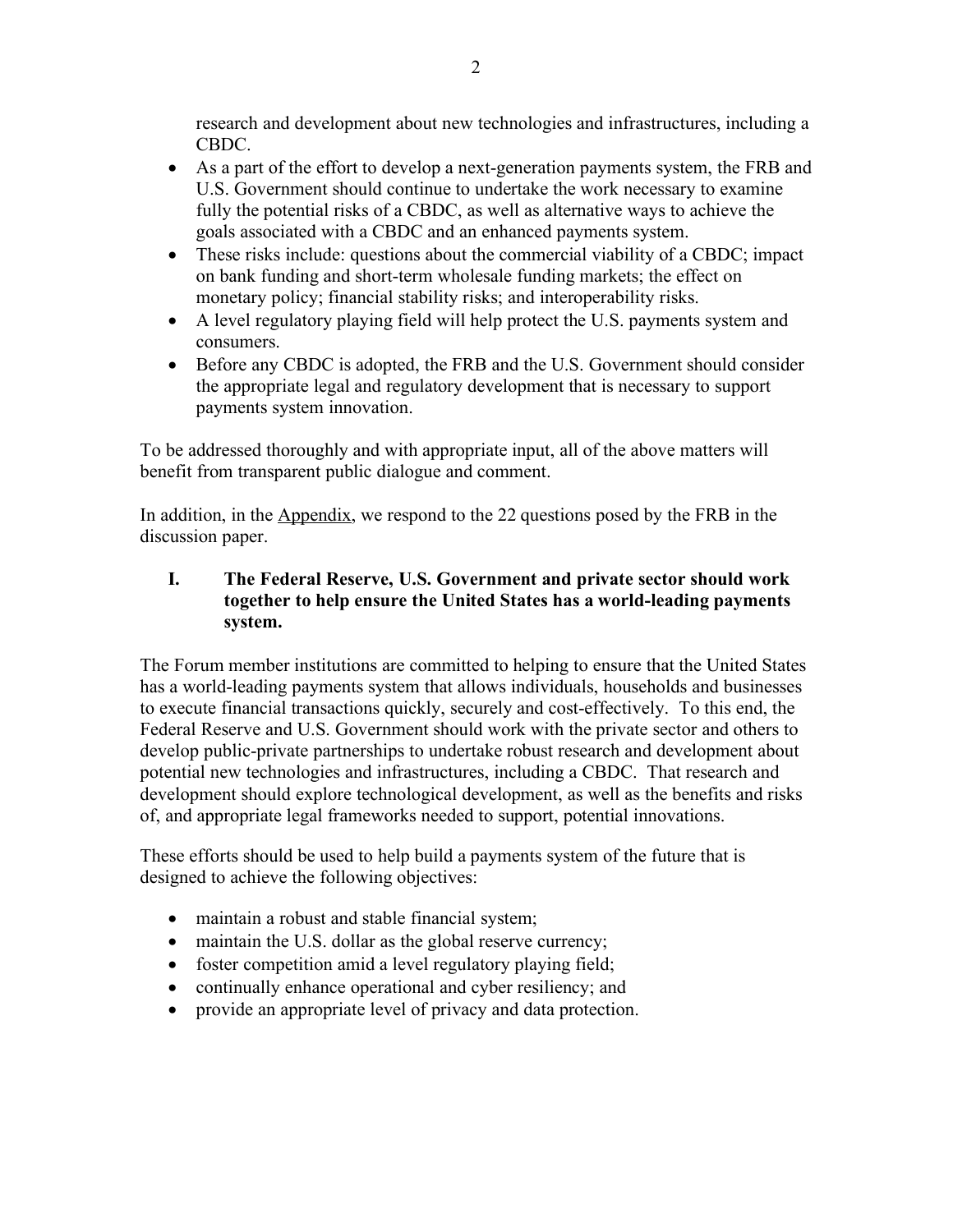#### A. *Potential risks associated with CBDCs*

We urge the FRB and U.S. Government to continue to evaluate thoroughly the risks associated with a CBDC, as well as possible mitigants, before making a determination that a U.S. CBDC should be a part of the enhanced future payments landscape. This type of process should help to ensure any such determination is appropriate and also should help to inform implementation of any payments system innovations, including a CBDC. In particular, the following aspects of CBDCs warrant further study before any potential widespread adoption.

1. Commercial viability for intermediaries.

The discussion paper suggests that, compared to other retail CBDC design choices, an intermediated CBDC model would best serve the needs of the United States. The Forum member institutions agree that, among various CBDC models currently contemplated (*e.g.*, direct CBDCs, hybrid CBDCs), an intermediated CBDC model is the most desirable framework. Indeed, a direct model would seem to be far outside the Federal Reserve's expertise and core competencies, which are focused on interacting with institutions.<sup>[3](#page-2-0)</sup> At the same time, it is not clear whether an intermediated model for retail CBDCs would be commercially viable for the financial institutions serving as intermediaries. Non-interest-bearing CBDCs held by clients of these intermediaries would not provide any funding for credit intermediation, which is a primary benefit and function of deposit-taking at banks. Therefore, it is not clear that financial institutions generally would have adequate incentives to build and maintain the requisite infrastructure to intermediate CBDCs. Thus, we believe that consideration of an intermediated CBDC must include study of the economic model(s) and incentives for the provision of CBDC intermediary services.

Relatedly, because CBDCs do not provide funds for credit intermediation, the introduction of a CBDC almost certainly would reduce the availability of, and increase the price of, credit. Therefore, there may be greater net benefits (including lower costs) for businesses and households in expanding and innovating existing commercial and governmental payment-related services than in introducing a CBDC. For example, Forum member institutions currently offer a number of payment-related services, ranging from various forms of electronic bill pay to funds transfer services, offering benefits similar to those envisioned with a CBDC. The U.S. Government also has launched several initiatives aimed at introducing innovation into the payments landscape, including

<span id="page-2-0"></span><sup>3</sup> *See* Howell Jackson and Timothy Massad, *The Treasury Option: How the US can achieve the financial inclusion benefits of a CBDC now* (Mar. 2022) (noting that "the Federal Reserve Board traditionally interacts with commercial banks and has precious little experience, at least in modern times, with retail customers").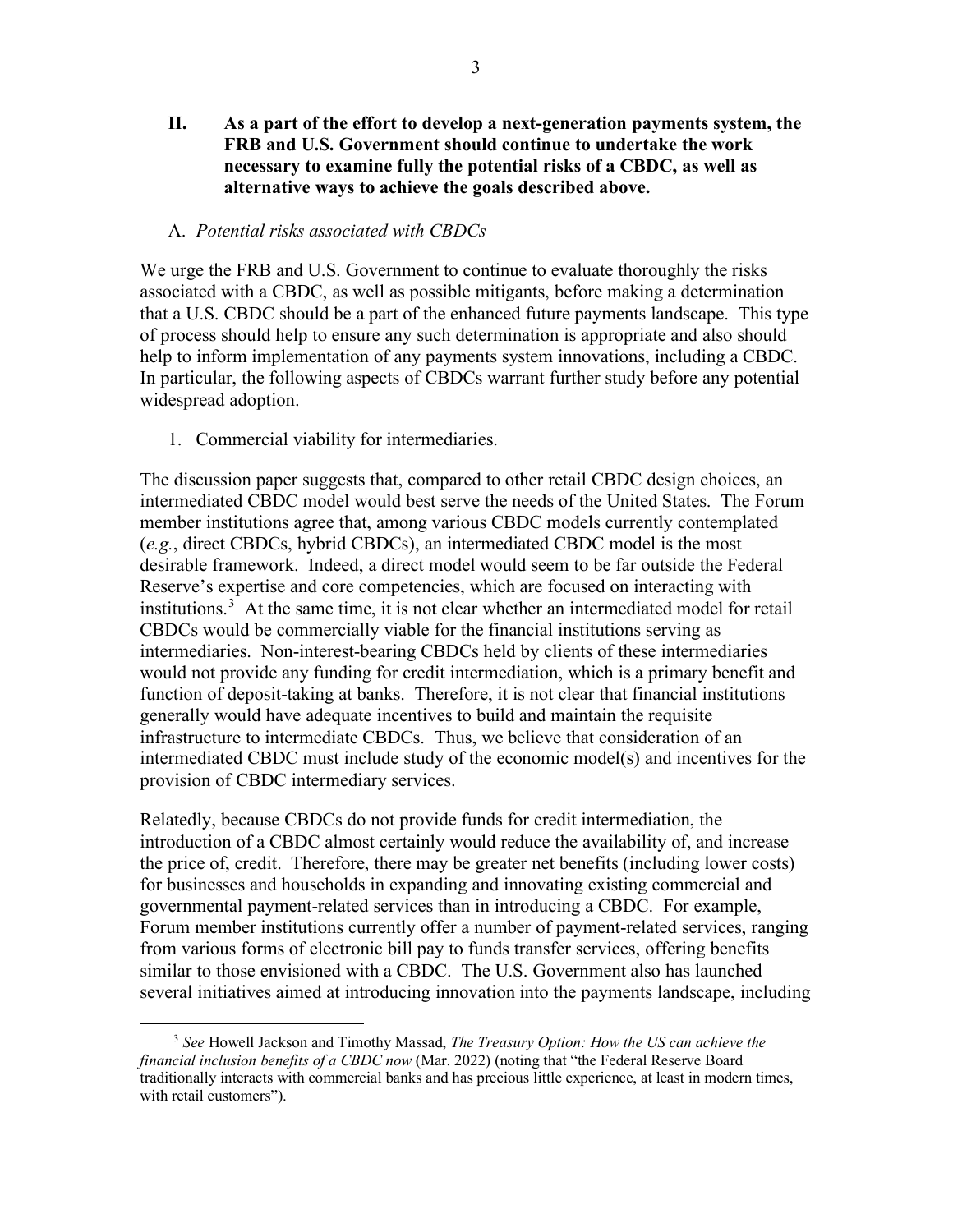an instant payment service and efforts to experiment with stablecoin interoperability and use of distributed ledger technology more generally.<sup>[4](#page-3-0)</sup> The benefits of these programs should be recognized and considered as potential alternatives to a CBDC in achieving the objectives of an enhanced payments system. Otherwise, widespread CBDC adoption could weaken not only credit availability but also private and public sector innovation.

### 2. Impact on bank funding and short-term wholesale funding markets.

As has been widely recognized, a CBDC has the potential to disrupt bank funding and short-term wholesale funding models.

The discussion paper notes that a widely available CBDC would act as a close, or in the case of an interest-bearing CBDC, near-perfect, substitute for commercial bank money, resulting in a substitution effect that could reduce the aggregate amount of deposits in the banking system and increase bank funding expenses. As explained above, this would reduce credit availability and increase credit costs for businesses and households. The discussion paper also notes that an interest-bearing CBDC could reduce demand for other low-risk assets such as investments in money market mutual funds and exchange-traded funds. Further, money market funds themselves could substitute holdings of current money market instruments (*e.g*., repos, commercial paper or Treasury bills) for CBDCs. These factors could further exacerbate decreases in credit availability and increases in credit costs for households and businesses as well as the U.S. Government. There is additional uncertainty as to the likely magnitude of these flows and how financial market participants that gain or lose funding will adjust their behavior in response, and in the latter case, whether these participants will raise funds elsewhere or resort to deleveraging.

Although mitigants have been put forward, it is not clear how effective or durable these approaches would be. The discussion paper suggests that certain design choices could address these concerns: a non-interest-bearing CBDC or limits on CBDC interest or the amount of CBDC an end user may hold or accumulate are offered as possible solutions.

Although these risks appear highest for an interest-bearing CBDC design, a non-interestbearing CBDC may not be a sufficient mitigant. Not only does a non-interest-bearing CBDC itself present risk to credit intermediation, but it also may be made to provide interest in the future, which would make this risk significantly more acute. In particular, once a CBDC infrastructure is established, providing interest on CBDCs would be a relatively simple modification from both an operational and legal perspective. Thus, any constraints initially imposed on CBDCs to protect against broader market structure and stability concerns eventually could yield to political pressure to relax these limitations. Therefore it would seem unwise to create a situation where deliberative decisions that

<span id="page-3-0"></span><sup>4</sup> The Federal Reserve Banks have launched FedNow, an instant payment service for financial institutions to enable safe and efficient real-time payment services. *See FedNow Service*, FRB Press Release (Apr. 28, 2021), *available at* https://www.federalreserve.gov/paymentsystems/fednow\_about.htm. The Federal Reserve also is experimenting "with stablecoin interoperability and testing of retail payments across multiple distributed payment ledger systems". Lael Brainard, *Preparing for the Financial System of the Future* (Feb. 18, 2022), *available at* 

https://www.federalreserve.gov/newsevents/speech/brainard20220218a.htm.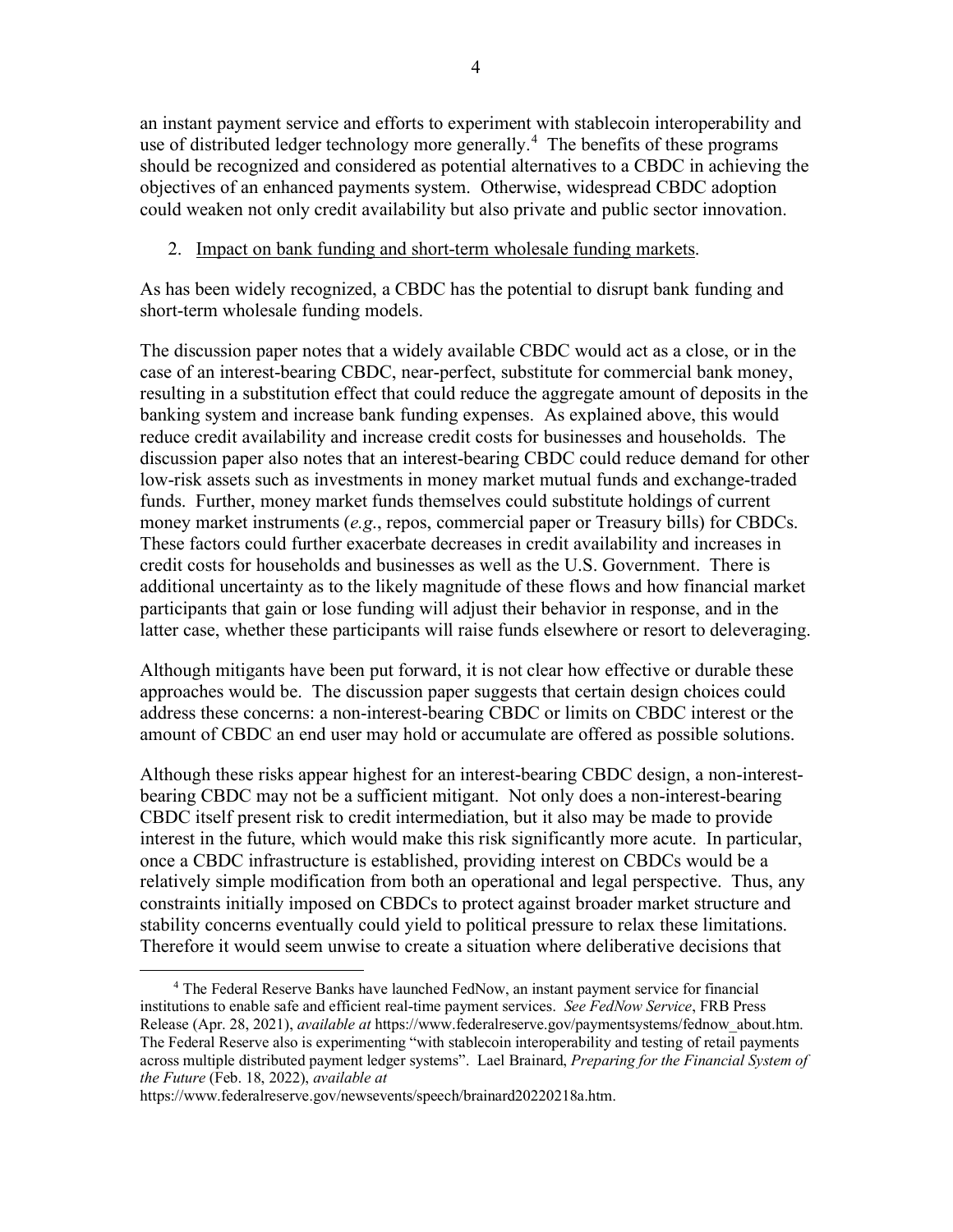were made to protect U.S. financial stability and market structure integrity could end up in a political bull's eye, and then be changed quickly and without the current deliberative process regarding the risks and benefits of different design choices.

#### 3. Effect on monetary policy.

Before any CBDC is implemented, there should be additional in-depth research and analysis, subject to public review and comment, on the potential impact of a CBDC on the Federal Reserve's ability to effect its monetary policy objectives. Among the issues that need to be more fully understood is how the Federal Reserve would maintain its ability to control reserve balances in an environment where commercial bank deposits may be reduced during times of stress by funds being moved into CBDC balances.

It is not clear that traditional monetary policy arguments in favor of issuing a CBDC outweigh the attendant risks to monetary policy.<sup>[5](#page-4-0)</sup> For example, some have argued that a CBDC could strengthen the pass-through of the policy rate to money markets and deposit rates and help address the zero lower bound constraint.<sup>[6](#page-4-1)</sup> But it is far from clear that the pass-through of the policy rate needs further strengthening, and existing tools may offer similar solutions. Further, a CBDC's ability to steer real activity and inflation would require the CBDC to be interest-bearing,<sup>[7](#page-4-2)</sup> which presents other important concerns for the financial system, as discussed above. Other arguments that have been put forward include that CBDCs could be used to stimulate aggregate demand through direct transfers to the public. However, to achieve this result, recipients and their accounts would need to be accurately identified, which would be a key challenge and may implicate privacy concerns. [8](#page-4-3)

In addition, the Federal Reserve may be required to hold a larger balance sheet to conduct monetary policy, as businesses and households demand significant quantities of CBDC in addition to existing Federal Reserve liabilities. This dynamic could further blur the distinction between fiscal and monetary interventions and raise concerns regarding the central bank's independence from the fiscal authority.<sup>[9](#page-4-4)</sup> The introduction of a CBDC also could impact the overall volatility of autonomous factors for monetary policy implementation (CBDCs are considered such a factor), thus affecting these factors' predictability. In addition, based on the specific assets held to accommodate the issued

<sup>8</sup> *See id.*

<span id="page-4-4"></span><span id="page-4-3"></span><sup>9</sup> *See Central bank digital currencies: motives, economic implications and the research frontier*, BIS Working Paper No. 976 (Nov. 2021), *available at* https://www.bis.org/publ/work976.pdf.

<span id="page-4-0"></span><sup>5</sup> *See Central bank digital currencies*, Committee on Payments and Market Infrastructures (Mar. 2018), *available at* https://www.bis.org/cpmi/publ/d174.pdf.

<span id="page-4-1"></span><sup>6</sup> *See, e.g.*, Michael D. Bordo and Andrew T. Levin, *Central Bank Digital Currency and the Future of Monetary Policy* (Aug. 2017), *available at*  https://www.nber.org/system/files/working\_papers/w23711/w23711.pdf.

<span id="page-4-2"></span><sup>7</sup> *See BIS Annual Economic Report*, Bank for International Settlements (2021), *available at* https://www.bis.org/publ/arpdf/ar2021e3.pdf.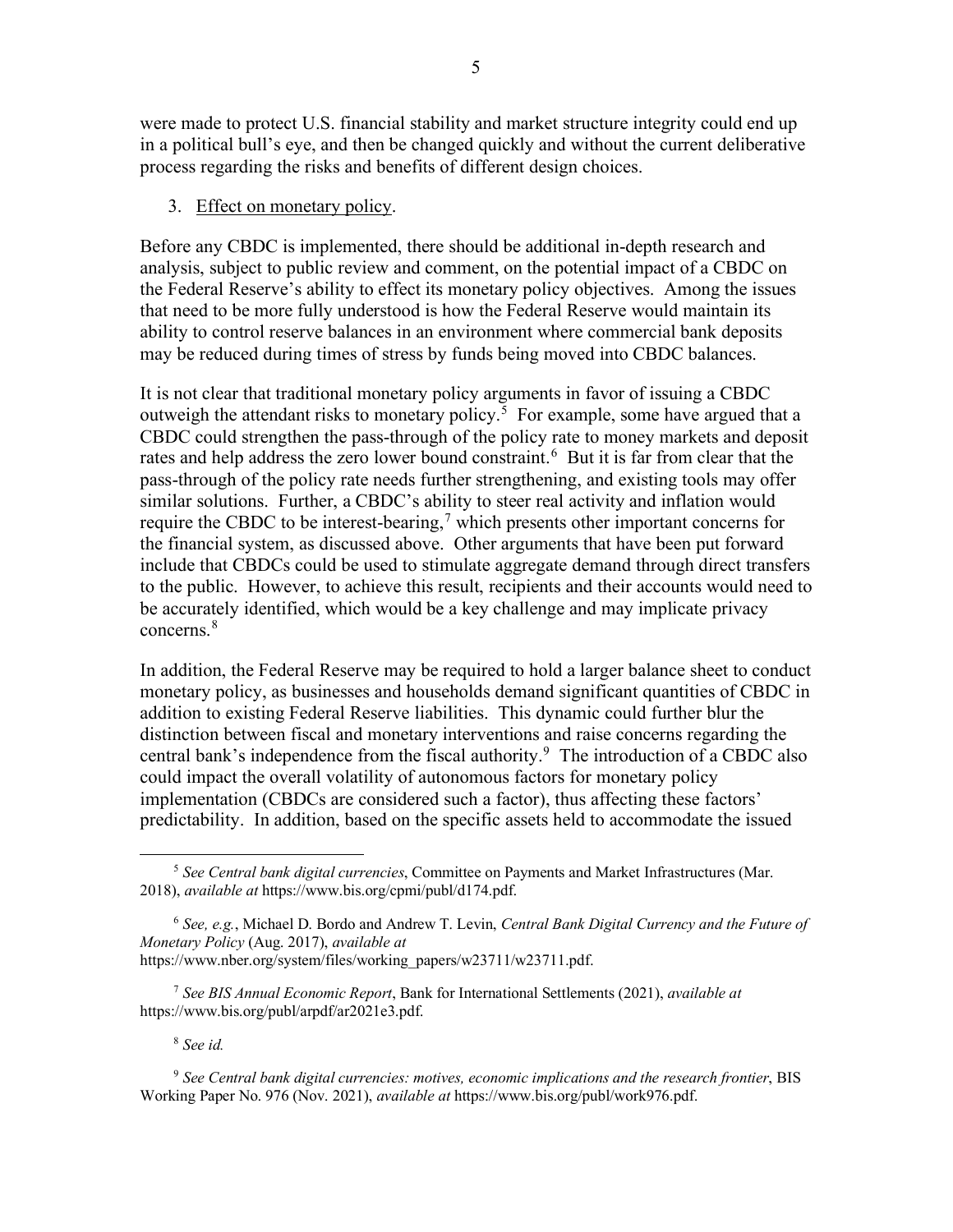CBDC, the Federal Reserve likely would need to conduct various kinds of maturity, liquidity and credit risk transformation.

All of these issues deserve thorough research, comment and consideration.

4. Financial stability risks.

Related to the two points above, the combination of disruption to bank funding and shortterm wholesale funding markets and adverse effects on the Federal Reserve's ability to achieve its monetary policy objectives could introduce meaningful financial stability risks. One significant concern is that introduction of a CBDC could increase the latent risk of systemic bank runs. During periods of financial stress, businesses and households tend to shift their assets towards the intermediaries that appear to be the safest havens. Along these lines, a CBDC could lay the groundwork for "digital runs" of an unprecedented speed and scale because a CBDC is a credit-risk free alternative to bank deposits.<sup>10</sup> Therefore, the stability of retail funding dramatically could weaken, despite the existence of deposit insurance. The incentives to run could be sharper and more pervasive with a CBDC for uninsured deposits (such as deposit balances above the applicable deposit insurance limits) or deposits at institutions perceived to be weaker, thus exacerbating run risks at both weaker and stronger banks.

The discussion paper notes that financial stability concerns, and run risk in particular, could be mitigated by certain CBDC design choices (*i.e.*, a non-interest-bearing CBDC or limits on the amounts held or accumulated by end users). But stemming runs in these circumstances would be difficult, even if large lender of last resort facilities were to be provided. Further, CBDC interest rate caps or other limits likely would be ineffective as many depositors would seek to place funds at the ultimate safe haven (the U.S. central bank) at almost any price. Moreover, quantitative limits on the amount of CBDCs that could be held by a single person likely could be avoided or evaded to some extent and even could result in price deviations between the forms of a central bank's money (*e.g.*, paying above par for a CBDC), which, in turn, could hinder monetary policy tools. Similar to the discussion above regarding the choice between an interest-bearing and noninterest-bearing CBDC, we caution that any such constraints initially imposed on a CBDC may later be adjusted relatively easily without sufficient deliberation.

Thus, more research into the financial stability risks of CBDCs, and potential mitigants, is critical. A full analysis should be conducted, subject to public review and comment, on the range and severity of these potential effects before CBDCs and corresponding design choices are further considered.

<span id="page-5-0"></span><sup>10</sup> *See supra* note 7. *See also* 87 Fed. Reg. 12957, 12961 (Mar. 8, 2022) (explaining that investors seek high-quality liquid assets, such as balances held in Reserve Bank accounts, during times of stress and that this can negatively impact financial stability).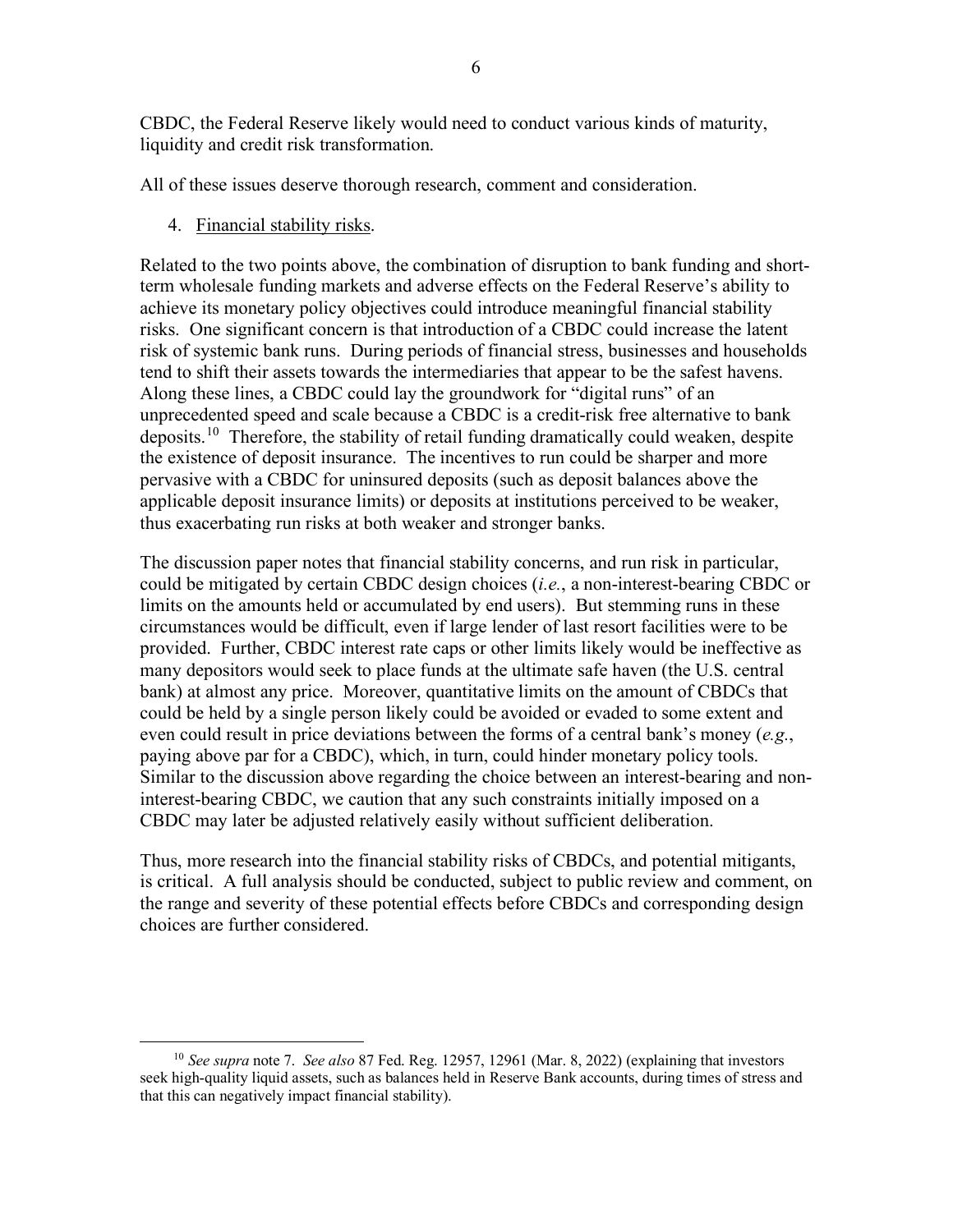#### 5. Interoperability.

With various central banks around the world continuing to actively consider, or proceeding with launching, their own CBDCs,<sup>[11](#page-6-0)</sup> the issue of interoperability (*e.g.*, between different jurisdictional CBDCs, between different distributed ledger technology platforms and with other payment infrastructures and arrangements) has become even more apparent. CBDCs often are lauded for their potential to decrease transaction costs and increase efficiency in payment services. However, unless policymakers converge on some of the key design choices for CBDC and banks and other intermediaries have the technology and infrastructure necessary to execute cross-CBDC transactions, especially those involving different payment infrastructures, these benefits will not be realized. Rather, the result may be additional friction costs and heightened fragmentation in the global economy.

In addition, the Federal Reserve should consider the unintended consequences of crossborder availability of CBDCs in jurisdictions more vulnerable to capital outflows. Foreign holdings of a CBDC could result in international spillovers, such as volatility in foreign exchange rates, digital "dollarization", facilitation of tax avoidance and diminished oversight ability by domestic authorities.<sup>[12](#page-6-1)</sup>

Although the discussion paper notes the need for interoperability and international coordination, it does not offer details as how to achieve these goals or avoid unintended consequences. More research and analysis into the interoperability of CBDCs should be conducted, both with respect to any potential unintended consequences and with respect to underlying technology and infrastructures and appropriate allocation of jurisdictional authority over technical standards and convertibility. In particular, additional consideration also should be dedicated to understanding how to preserve flexibility in any interoperable framework in order to accommodate new CBDC platforms and systems as they develop as well as existing platforms as they evolve. Another set of issues that merits further consideration is, putting aside technical standards, what privacy and other human rights standards a jurisdiction's CBDC and accompanying legal framework should embody before that country's CBDC is interoperable with the CBDCs of democratic economies.

<span id="page-6-0"></span><sup>&</sup>lt;sup>11</sup> According to th[e Atlantic Council Central Bank Digital Currency Tracker,](https://www.atlanticcouncil.org/cbdctracker/) nine countries have fully launched a digital currency, 14 countries have launched pilot programs and 87 countries (representing more than 90% of global GDP) are exploring CBDCs.

<span id="page-6-1"></span><sup>12</sup> *See, e.g.*, *Central bank digital currencies: foundational principles and core features*, Bank for International Settlements (2020) ("A CBDC of one jurisdiction could impact on another's monetary policy or financial stability... or be used to avoid laws and regulations outside a jurisdiction where sufficient controls are not in place."), *available at* https://www.bis.org/publ/othp33.pdf.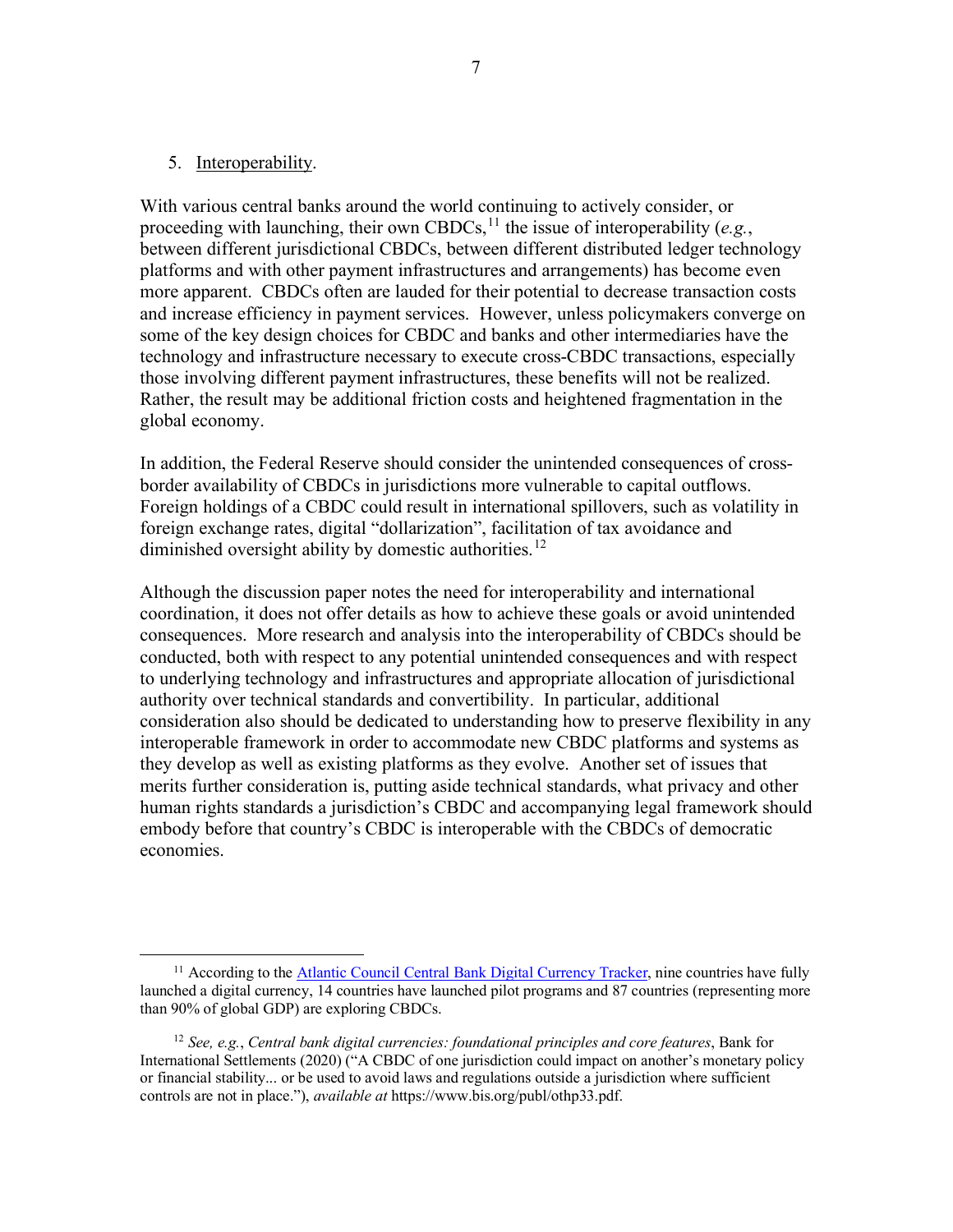#### *B. Alternatives to CBDCs*

In light of the potential risks discussed above, alternatives to a retail CBDC should be considered concurrently, including accelerated efforts to harness private sector and other government innovations and the possibility of a wholesale CBDC. As discussed in Section II.A.1, the private sector (including Forum member institutions) and public sector are actively engaged in advancing innovation in the payments system via new products and initiatives. Expanding and innovating existing commercial and governmental payment-related services, rather than introducing a CBDC, may result in greater net benefits, and lower costs, for businesses and households.

The Forum member institutions also recognize the importance of working to advance the inclusiveness of the financial system and are committed to promoting economic opportunity in underserved communities. To that end, many financial institutions, including the Forum member institutions, already have adopted their own programs to bolster financial inclusion.<sup>[13](#page-7-0)</sup> As of yet, there is no clear evidence that a U.S. CBDC would provide a more robust means of expanding financial inclusion than these or other alternatives.<sup>14</sup> Further, a CBDC, in and of itself, would not address the underlying causes of exclusion surrounding increased digitalization of financial services.<sup>15</sup> We therefore suggest that more time and attention should be dedicated to determining the possible impact of a CBDC on financial inclusion before it is identified as a benefit of CBDC adoption.

In addition, research and development surrounding a wholesale CBDC also should be pursued concurrently because it may more readily accomplish key objectives. For example, with respect to cross-border payments, a wholesale CBDC potentially could make settlement systems for financial transactions more secure and efficient (*e.g.*, with respect to operational costs and use of collateral and liquidity), thus reducing costs of retail remittances and other cross-border transactions. Moreover, a wholesale CBDC potentially could allow for an expanded set of parties with direct access to digital central bank money and likely would be accessible 24/7, preventing operating hour mismatches.<sup>[16](#page-7-3)</sup> It also could serve as a secure settlement asset for payment versus payment systems (alternatively payment versus payment could be part of the CBDC design), which could reduce credit and liquidity risks associated with cross-currency

<span id="page-7-0"></span><sup>13</sup> *See, e.g.*, JP Morgan's *Path Forward* initiative, Morgan Stanley's *Institute for Inclusion* initiative and Wells Fargo's *Banking Inclusion Initiative*.

<span id="page-7-1"></span><sup>14</sup> *See*, *e.g*., Jackson and Massad, *supra* note 3 (identifying difficulties with promoting financial inclusion through a U.S. CBDC).

<span id="page-7-2"></span><sup>&</sup>lt;sup>15</sup> *See supra* note 12 (noting that increasing digitalization could leave certain sections of society behind, as potential barriers around trust, digital literacy, access to IT and data privacy concerns may create a digital divide).

<span id="page-7-3"></span><sup>16</sup> *See Central bank digital currencies for cross-border payments*, Bank for International Settlements (Jul. 2021), *available at* https://www.bis.org/publ/othp38.pdf.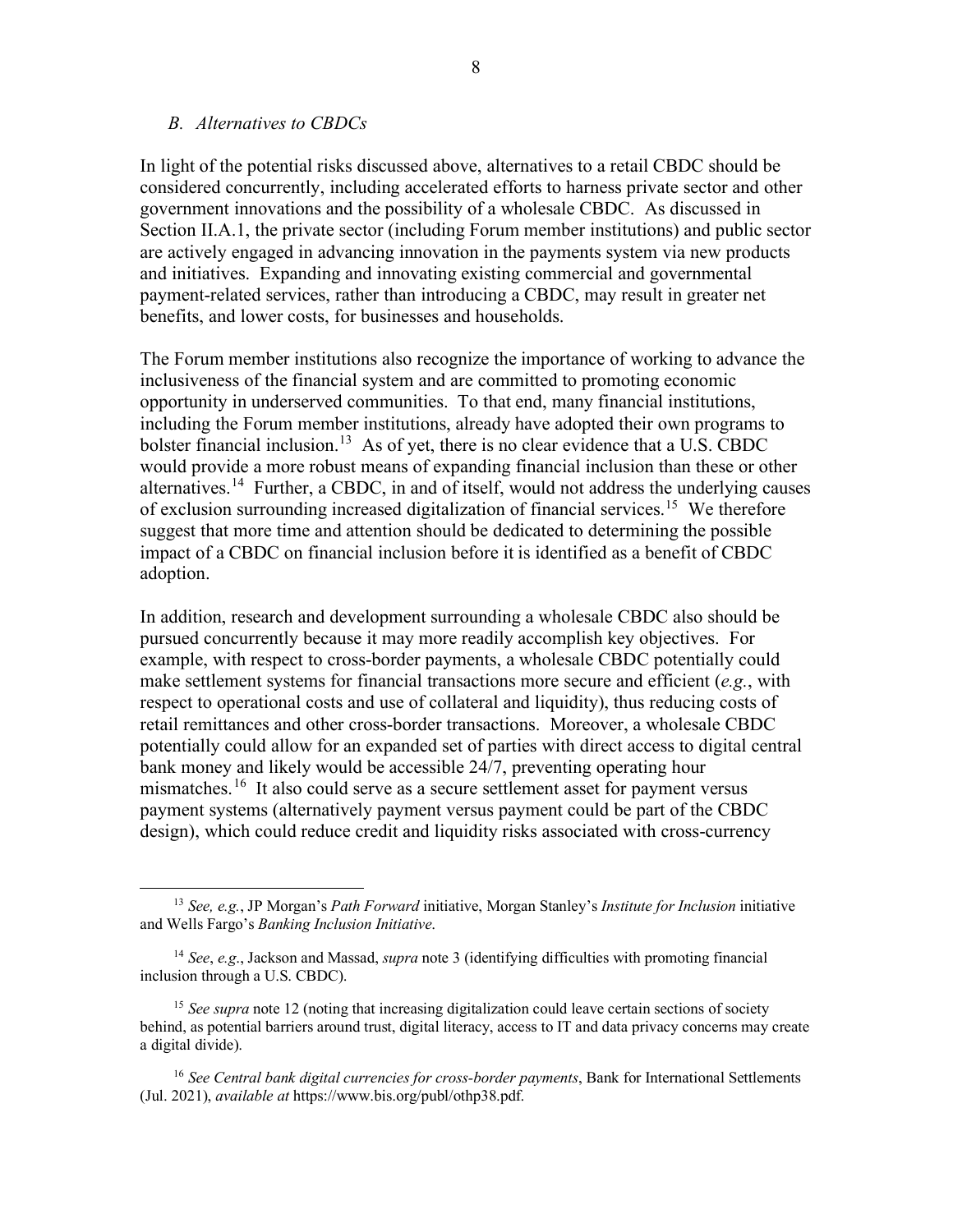payments.<sup>[17](#page-8-0)</sup> Finally, pursuing a wholesale CBDC, rather than a retail CBDC, at least initially, may be a more prudent approach to developing and rolling out CBDC technology without risking disruptions to the broader financial system.

# **III. A level regulatory playing field will help protect the U.S. payments system and consumers.**

The discussion paper notes that potential intermediaries for a CBDC could include commercial banks and regulated nonbank financial services providers. The discussion paper further notes that a CBDC "might also help level the playing field in payment innovation for private-sector firms of all sizes" and could "allow private-sector innovators to focus on new access services, distribution methods, and related service offerings".

To protect the payments systems and consumers, robust competition should be fostered *amid a level regulatory playing field*. The more opportunities for regulatory arbitrage are present, the more likely they will lead to a "race to the bottom", diminishing consumer protections and giving rise to latent risks in the system. To avoid this result, the regulatory framework should follow the principle of "same risk, same regulation" so that all parties are able to compete and innovate in a manner that helps maintain consumer protection and financial stability.

Therefore, any legal and regulatory framework that allows nonbank intermediaries to offer CBDC services or have access to a retail or wholesale CBDC should be designed so that those nonbank actors are subject to the same prudential, liquidity and related standards under Federal Reserve regulation, like commercial banks. This approach should foster innovation while providing consumers with appropriate protections. Along those lines, a uniform federal regulatory framework is more likely to promote a level playing field, and protect against regulatory arbitrage, than is a system that includes institutions regulated solely by one of many discrete state regulatory regimes. Otherwise, regulatory fragmentation may occur and lead to the concentration of risk outside, or on the edges of, the regulatory perimeter.

## **IV. The FRB and U.S. Government should consider the appropriate legal and regulatory development that is necessary to support payments system innovation.**

Among the issues that the FRB and U.S. Government should continue to further examine and resolve prior to the introduction of a CBDC are the legal framework for:

- the FRB's authority to issue a CBDC;
- settlement and finality of transactions;
- privacy protections and, relatedly, responsibilities to monitor transactions for illicit finance concerns; and

<span id="page-8-0"></span><sup>17</sup> *See id*.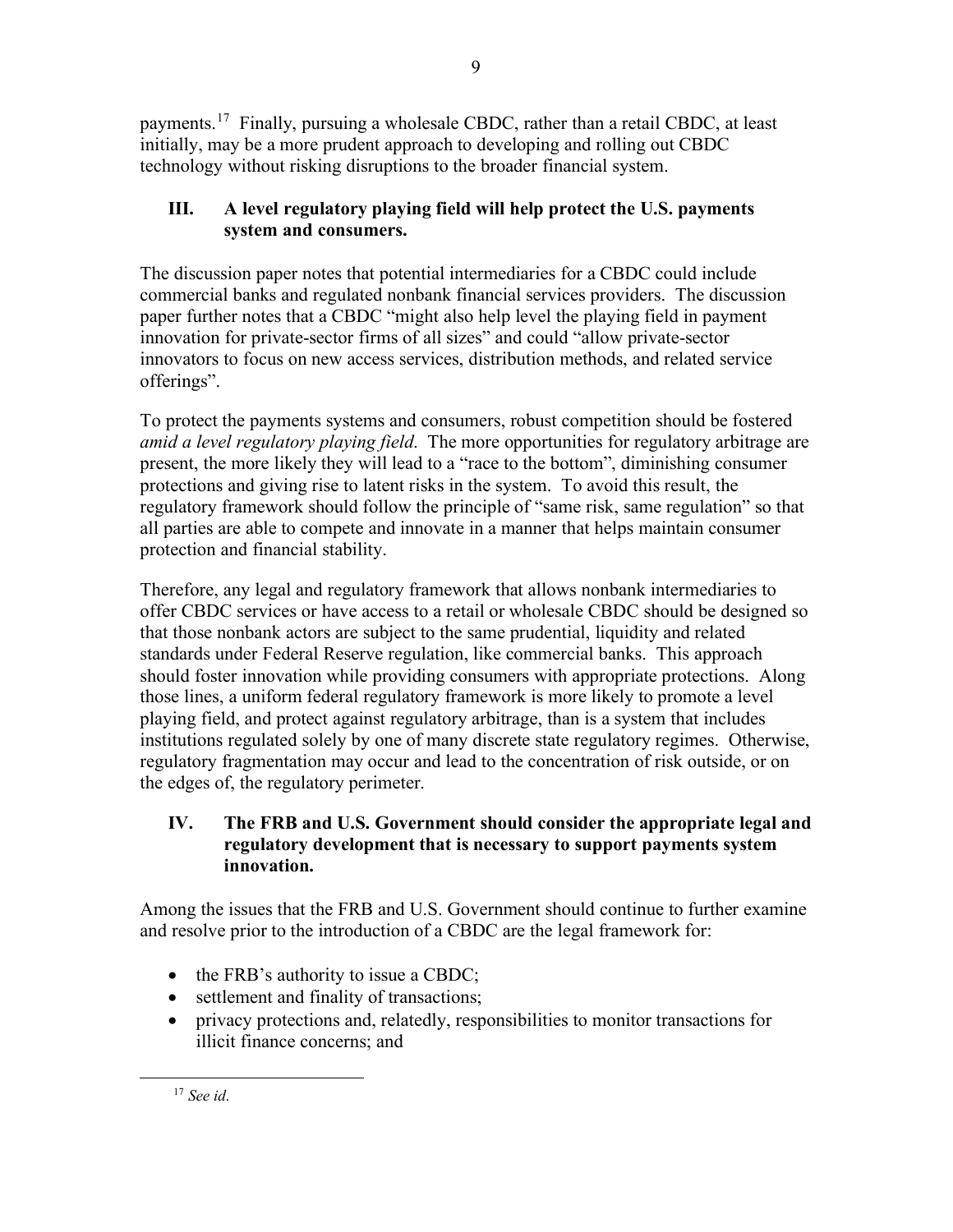• allocation of responsibility and risk for operational and cyber resiliency.

First, the discussion paper explains that the Federal Reserve does not intend to proceed with issuing a CBDC unless there is clear support from the executive branch and from Congress, ideally through a specific authorizing law. We support this approach and believe that, consistent with President Biden's Executive Order on Ensuring Responsible Development of Digital Assets,<sup>[18](#page-9-0)</sup> the FRB's legal authority for issuing a CBDC (including the potential interaction between differing legal authorities<sup>19</sup>) should be fully examined and clarified before proceeding with a potential CBDC.

Second, new forms of payments systems are likely to create legal and operational questions regarding transaction settlement and finality. Such questions regarding a U.S. CBDC should be identified and fully addressed before its implementation.

Third, it is worth considering whether changes to the law may be necessary to prescribe most appropriately standards for data privacy and responsibility for operational and cyber resiliency, rather than through regulatory action alone. In determining whether regulatory or legislative action is appropriate, the pros and cons of each approach as well as their impact on market participants' expectations should be considered. In an intermediated CBDC model, privacy requirements and allocation of operational and cyber resiliency risk particularly will impact those financial institutions that ultimately serve as intermediaries, especially the Forum member institutions given their role in the payments system. A lack of legal clarity could subject these financial institutions to meaningful regulatory and legal risk, further diminishing the commercial viability of CBDC intermediation (which already is unclear, as discussed in Section II.A.1). Instead, bank involvement in CBDC intermediation should be welcomed, as these financial institutions will bring their long history of robust risk management and privacy compliance practices to the space. A regulatory framework that appropriately and clearly allocates responsibility among the government and private sector actors can mitigate these concerns and ensure the level playing field necessary to fully realize the benefits of an innovative payments system.

\*\*\*

<span id="page-9-0"></span><sup>&</sup>lt;sup>18</sup> President Biden's March 9, 2022 Executive Order on Ensuring Responsible Development of Digital [Assets \(](https://www.whitehouse.gov/briefing-room/presidential-actions/2022/03/09/executive-order-on-ensuring-responsible-development-of-digital-assets/)the "EO") requires, among other things, that the Department of Justice provide an assessment of whether legislative changes are necessary to issue a U.S. CBDC should it be deemed appropriate and in the national interest. The Department of Justice has 180 days from the date of the EO to provide the assessment and 210 days from the date of the EO to provide a corresponding legislative proposal.

<span id="page-9-1"></span> $<sup>19</sup>$  The power to issue a CBDC, pursuant to any authority granted to the FRB, may require approval</sup> from the Treasury Department. Under 12 U.S.C. § 419, after the FRB orders banknotes from the Treasury's Bureau of Engraving and Printing, it is provided that "the notes shall be delivered to the [FRB] subject to the order of the Secretary of the Treasury for the delivery of such notes in accordance with this [Act]".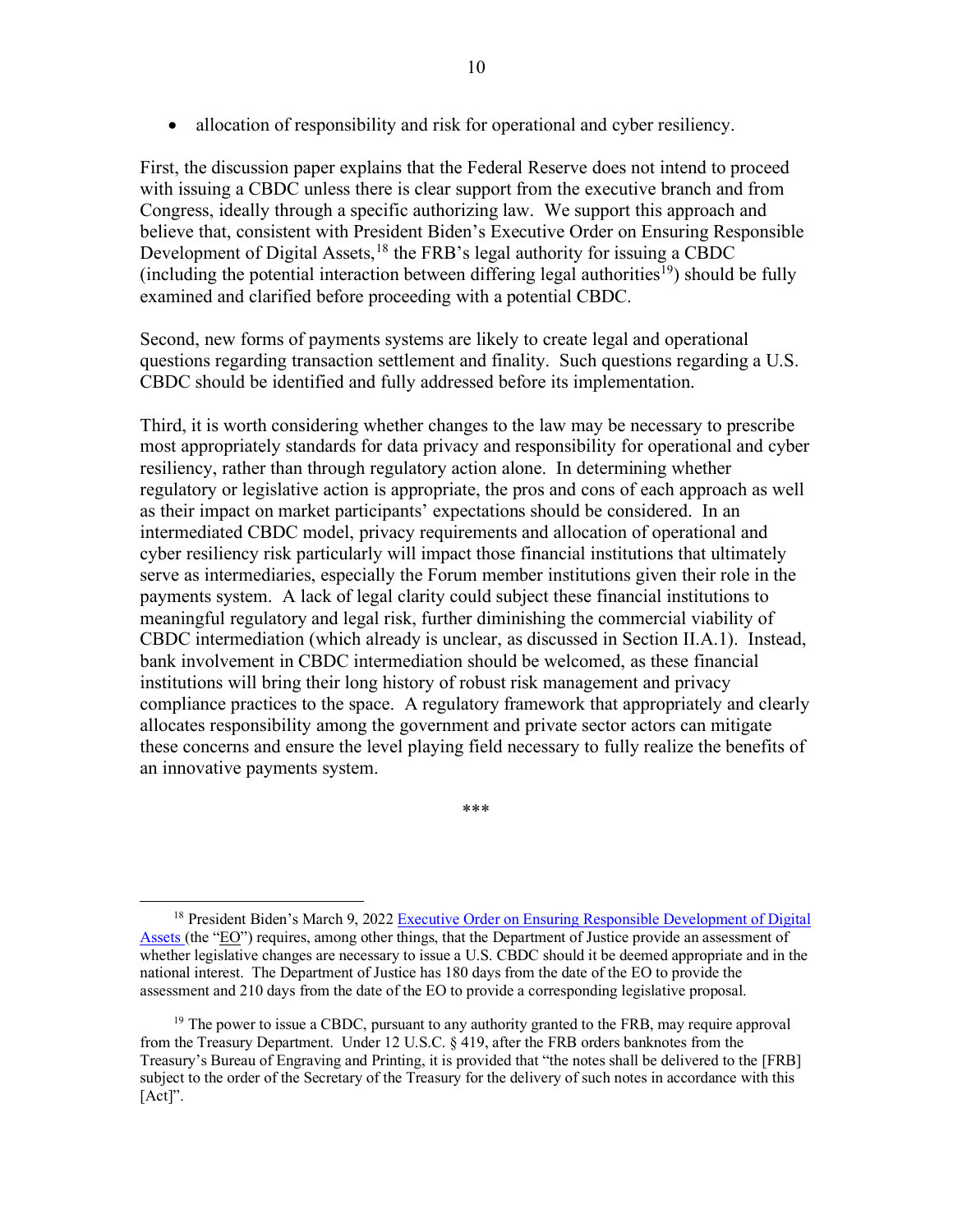Thank you for considering these comments. Please feel free to contact the undersigned (KFromer@fsforum.com) with any questions.

Respectfully submitted,

Olimi France

Kevin Fromer President and Chief Executive Officer Financial Services Forum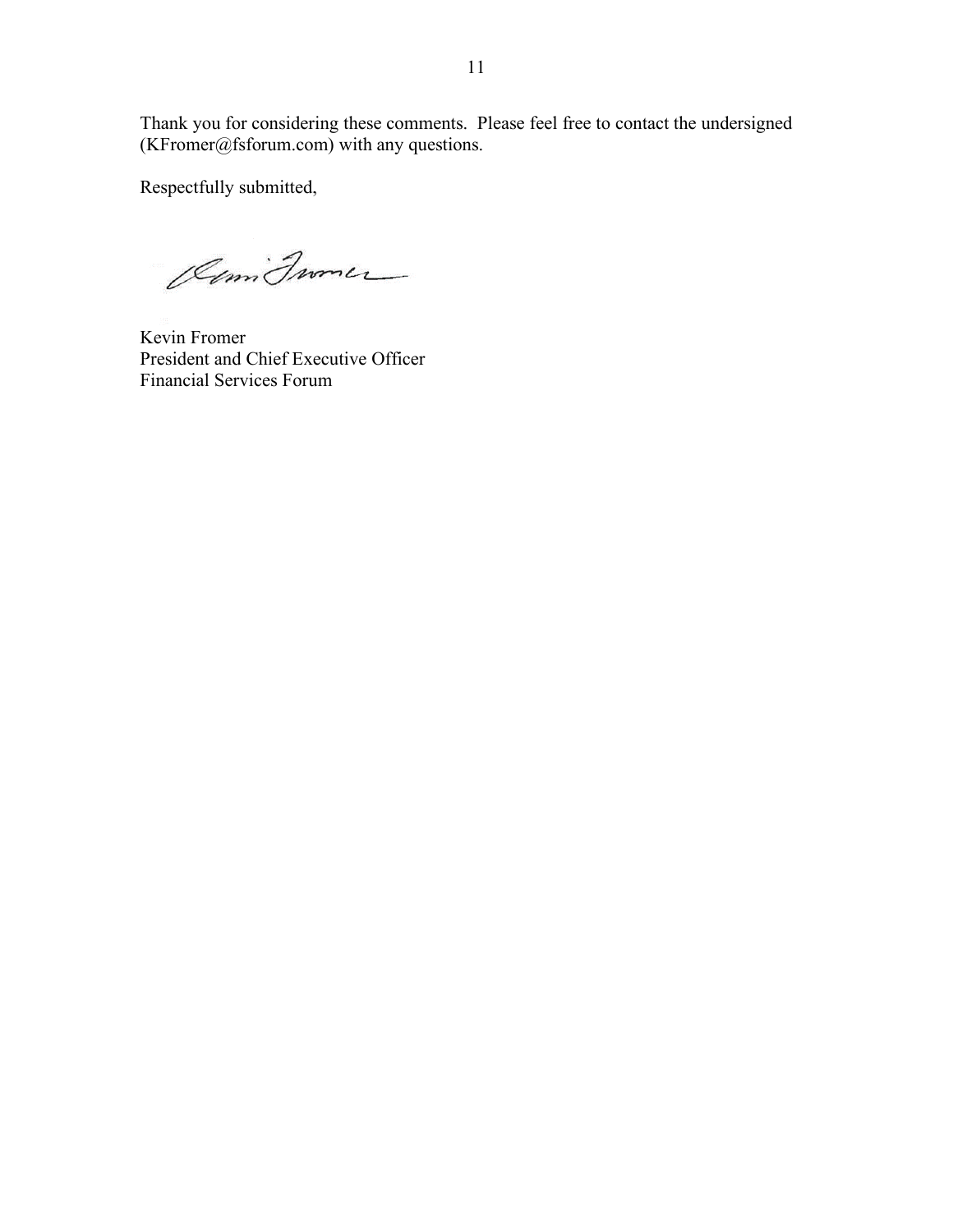#### Appendix

#### **CBDC Benefits, Risks and Policy Considerations**

### **1. What additional potential benefits, policy considerations, or risks of a CBDC may exist that have not been raised in this paper?**

Our letter discusses some of the key risks, benefits and policy considerations of a U.S. CBDC. We support the Federal Reserve's deliberative approach to a CBDC and believe the Federal Reserve and U.S. Government should continue to undertake the work necessary to examine fully the potential risks of a CBDC, as well as alternative ways to achieve the goals associated with an innovative payments system.

### **2. Could some or all of the potential benefits of a CBDC be better achieved in a different way?**

As noted in Section II.A.1, private market innovation already is improving the existing payment infrastructure through the development of electronic payment facilities, electronic cash transfer services and related offerings. The U.S. Government also has launched several initiatives aimed at introducing innovation into the payments landscape, including an instant payment service and efforts to experiment with stablecoin interoperability and use of distributed ledger technology more generally. Existing and developing products, such as tokenized or digitized deposits, would appear to provide similar benefits to consumers as would a CBDC. Moreover, adoption of a CBDC likely would forestall or weaken incentives for private market innovation that are currently building on existing technologies and are proving to be popular among consumers.

### **3. Could a CBDC affect financial inclusion? Would the net effect be positive or negative for inclusion?**

As noted in Section II.B, many financial institutions, including the Forum member institutions, already have adopted their own programs to bolster financial inclusion, such as by the elimination of certain fees. Public-private partnerships, such as "Bank On", and other regulatory efforts also are improving financial inclusion.

There is no clear evidence that a U.S. CBDC would expand financial inclusion more effectively than these alternatives or other available options. Moreover, the use of an intermediated CBDC would not necessarily entail increased financial inclusion, as establishing and maintaining a digital wallet would likely be very similar to establishing and maintaining a deposit account.

### **4. How might a U.S. CBDC affect the Federal Reserve's ability to effectively implement monetary policy in the pursuit of its maximum-employment and price-stability goals?**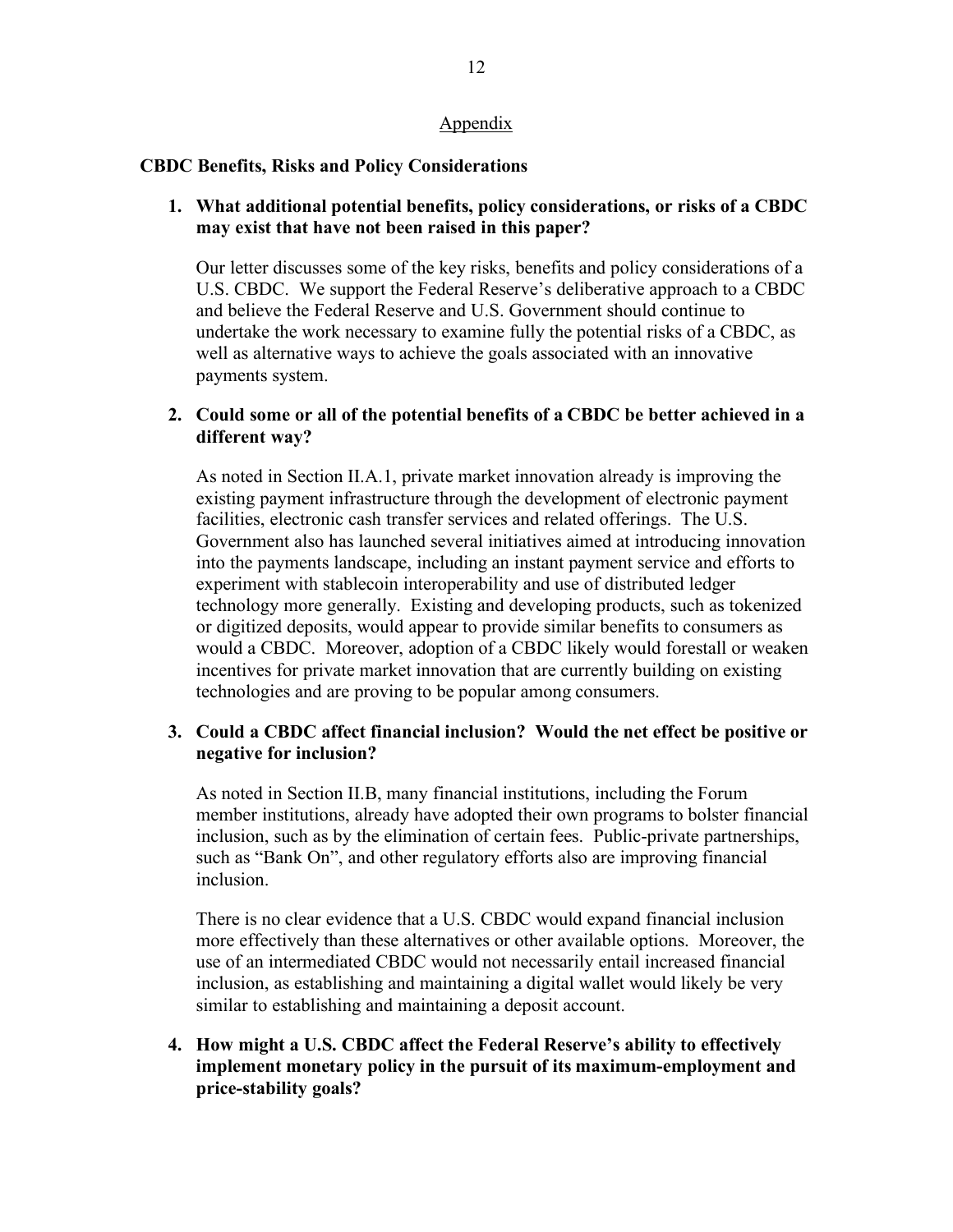As explained in Section II.A.3, a CBDC appears to present significant risks to the Federal Reserve's ability to implement monetary policy. People likely would easily be able to substitute physical cash, commercial bank deposits and other safe assets for CBDCs. Availability of such extremely safe assets, especially in times of stress or market volatility, could reduce the effectiveness of the Federal Reserve's monetary policy tools and require the Federal Reserve to hold a larger balance sheet, which could further blur the distinction between fiscal and monetary interventions and raise concerns regarding the Federal Reserve's independence.

#### **5. How could a CBDC affect financial stability? Would the net effect be positive or negative for stability?**

As noted in Section II.A.2, a CBDC has the potential to disrupt bank funding and short-term wholesale funding models. Past crises clearly evidence the flight to safer (or the safest available) assets during market turmoil. For example, the public's demand for physical currency grew substantially during the financial crisis despite strong evidence of the soundness of banks and other assurances, as demonstrated in the chart below.<sup>20</sup> Specifically, the amount of currency in circulation grew by 9% from 2005 to 2007, whereas the amount of currency in circulation grew to over 14% from 2008 to 2009. In fact, currency holdings grew by 10% between September 2008 and June 2009.



Moreover, because it is a near-perfect substitute for commercial bank deposits, an interest-bearing CBDC model exacerbates these financial stability risks. Moreover, establishing only a non-interest-bearing CBDC does not ensure that the heightened risks of an interest-bearing CBDC will not arise, as the latter

<span id="page-12-0"></span><sup>20</sup> FRED data on currency component of M1.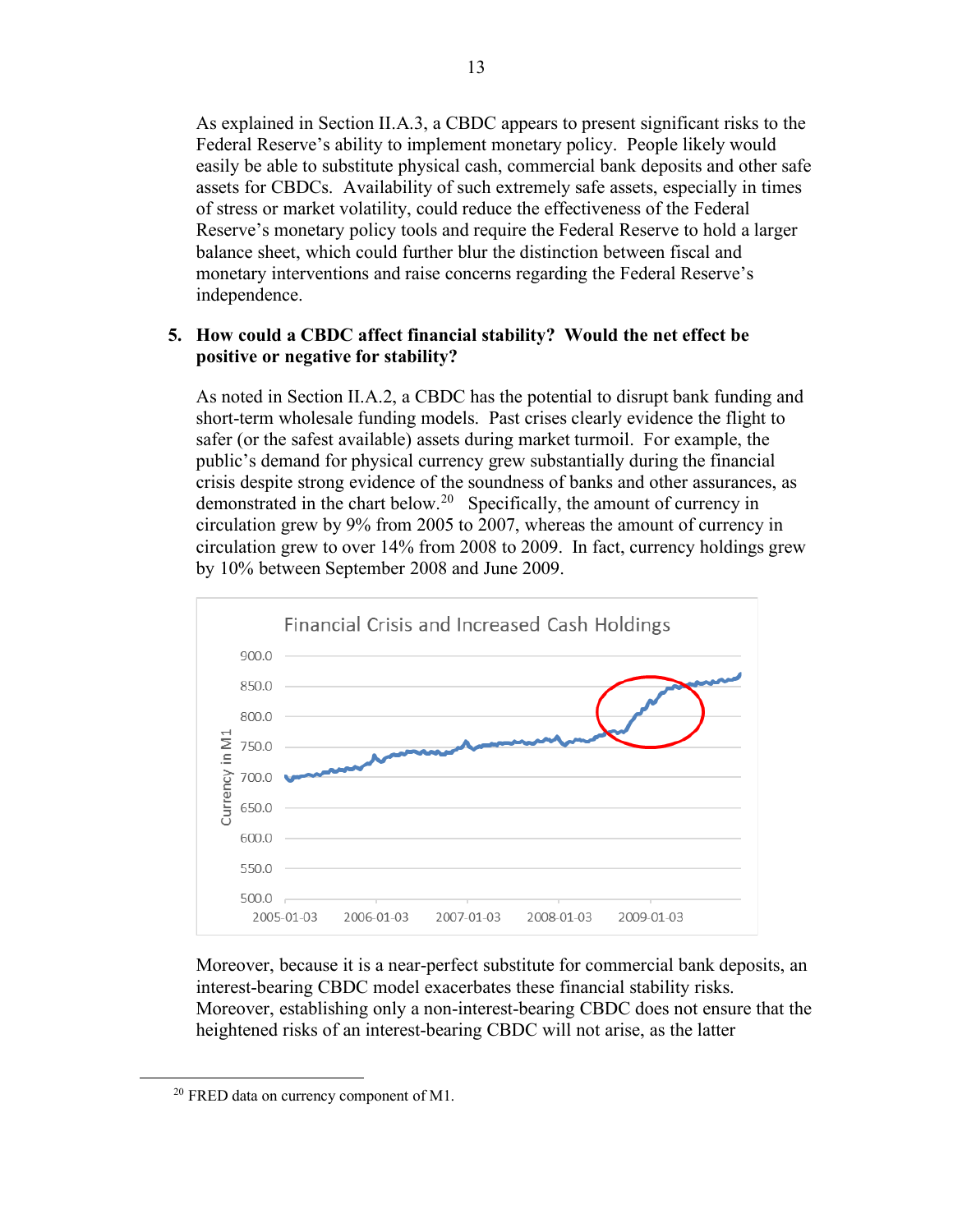subsequently could be implemented relatively quickly and without the current deliberative process regarding the risks and benefits of different design choices.

### **6. Could a CBDC adversely affect the financial sector? How might a CBDC affect the financial sector differently from stablecoins or other nonbank money?**

Please see responses to questions 4 and 5 for a description of how a CBDC may adversely affect the financial sector. A key difference between a CBDC, on the one hand, and stablecoins and other forms of nonbank money, on the other, is that a CBDC will be considered safer than nonbank money because it is a liability of the central bank. Our responses to questions 4 and 5 are premised on this key difference. In other words, the risks described in our responses to questions 4 and 5 are not present for nonbank money. Rather, these significant risks appear unique for CBDCs.

#### **7. What tools could be considered to mitigate any adverse impact of CBDC on the financial sector? Would some of these tools diminish the potential benefits of a CBDC?**

As explained in Section II.A.2, non-interest-bearing CBDCs appear to pose less risk to the financial sector than interest-bearing CBDCs, due in large part to the increased substitution risk of the latter for commercial bank money and other low risk assets. Quantitative caps or other limits on individual ownership of CBDCs may similarly limit this risk. However, as explained in Sections II.A.2 and II.A.4, such constraints on a CBDC easily may be removed by a future Congress or other policymakers without full deliberation of the risks and benefits of doing so.

#### **8. If cash usage declines, is it important to preserve the general public's access to a form of central bank money that can be used widely for payments?**

Cash usage has declined over time, and commercial bank money currently is widely used for payments.<sup>[21](#page-13-0)</sup> Moreover, given the safety and substitutability of

<span id="page-13-0"></span> $21$  Since 2017, the share of U.S. consumers who use cash to make payments in a typical month has declined annually from approximately 27% in 2017 to approximately 21% in 2020. *See Survey of Consumer Payment Choice*, Federal Reserve Bank of Atlanta (May 18, 2021), *available at* https://www.atlantafed.org/banking-and-payments/consumer-payments/survey-of-consumer-paymentchoice?panel=1. The share of U.S. consumers making at least one online purchase in a typical month increased from 59% in 2019 to 66% in 2020, and the share making at least one mobile phone payment in the prior 12 months increased from 38% in 2019 to 46% in 2020. *See The 2020 Survey of Consumer Payment Choice: Summary Results*, Federal Reserve Bank of Atlanta (Apr. 28, 2021), *available at* https://www.atlantafed.org/-/media/documents/banking/consumer-payments/survey-of-consumer-paymentchoice/2020/2020-survey-of-consumer-payment-choice.pdf. In addition, according to the Federal Reserve's 2020 Survey of Consumer Payment Choice, debit cards were used most often per month (34%), followed by credit cards (26%). *See id*. In April 2021, the share of Americans making a cash payment declined 15 percentage points to 58%, compared to August 2020. *See FedNotes*, Federal Reserve Bank of San Francisco (2022), *available at* https://www.frbsf.org/cash/publications/fed-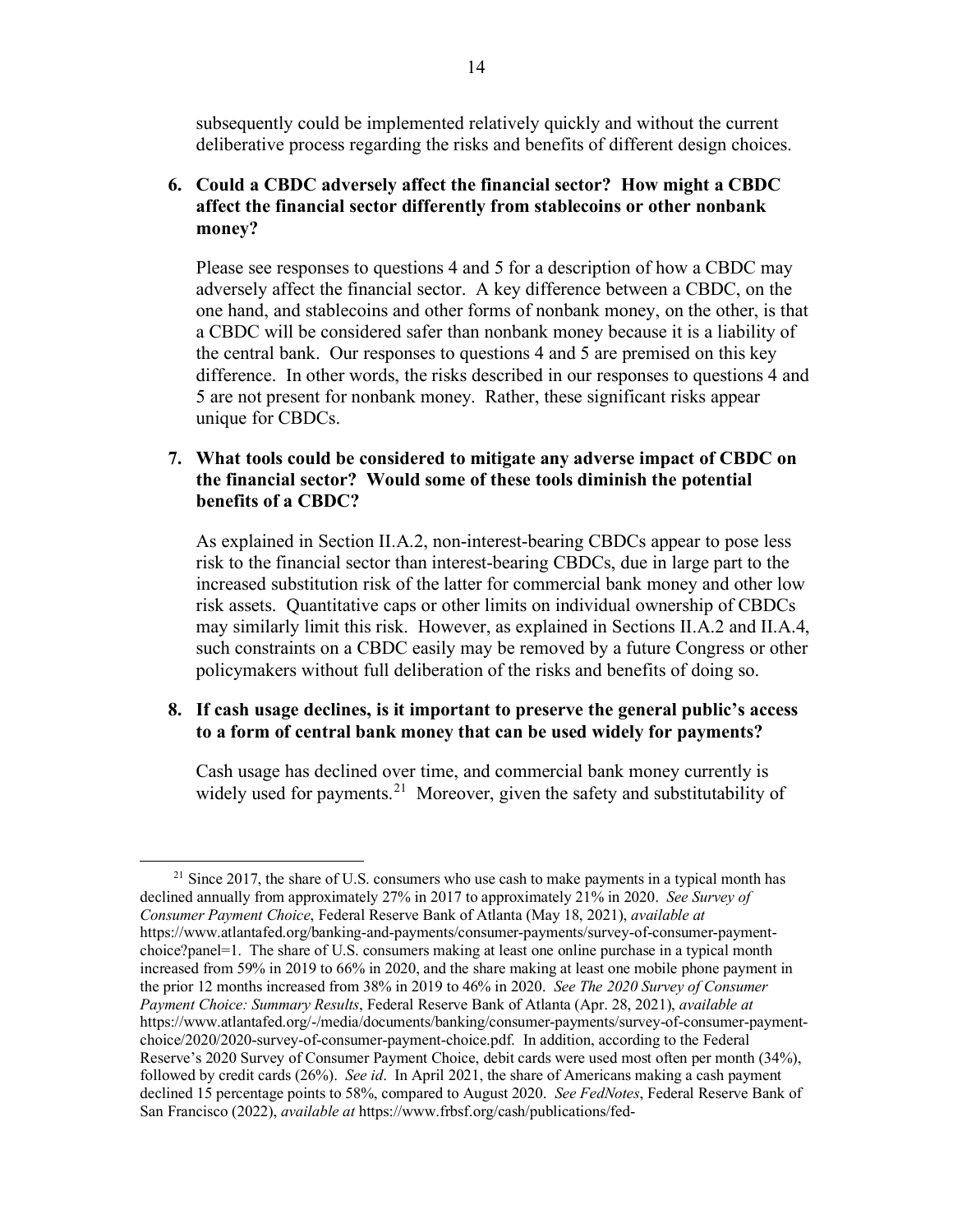cash and commercial bank deposits in general, it is not clear that it is important to provide general public access to central bank money that can be used widely for payments.

### **9. How might domestic and cross-border digital payments evolve in the absence of a U.S. CBDC?**

Banks, nonbanks and the Federal Reserve are developing numerous potential ways to make domestic and cross-border payments quicker and less costly. This development is expected to continue and, with additional regulatory clarity, likely will increase. Moreover, developments to date generally do not appear to be impeded by the lack of a U.S. CBDC or present the same type and degree of risk to credit availability, financial stability and monetary policy as does a CBDC.

#### **10. How should decisions by other large economy nations to issue CBDCs influence the decision whether the United States should do so?**

The Federal Reserve and U.S. Government should continue to undertake the work necessary to examine fully the potential risks of a CBDC, as well as alternative ways to achieve the goals associated with an innovative payments system. Decisions of other large economy nations regarding a CBDC are some of the many considerations that should be taken into account as part of this examination, but the decisions of other nations should not be determinative.

#### **11. Are there additional ways to manage potential risks associated with CBDC that were not raised in this paper?**

Our letter and response to question 7 above discusses potential mitigants raised in the discussion paper. Although there may be others, it is not yet clear whether any mitigant could adequately protect against the significant risks of a CBDC, especially to the extent that future policymakers could quickly eliminate such a mitigant without proper consideration.

### **12. How could a CBDC provide privacy to consumers without providing complete anonymity and facilitating illicit financial activity?**

Current law and regulation seek to effect an appropriate balance between privacy and illicit finance concerns, and regulated banking organizations have decades of experience effectively implementing these requirements. Banking organizations should be able to protect consumer privacy while also protecting against illicit finance to the extent that there are clear expectations of the banking organizations' responsibilities. Therefore, and in light of the increased risk to privacy that digital transactions present, the U.S. Government should set clear

notes/2021/september/consumer-payments-covid-19-pandemic-diary-consumer-payment-choicesupplement-3/.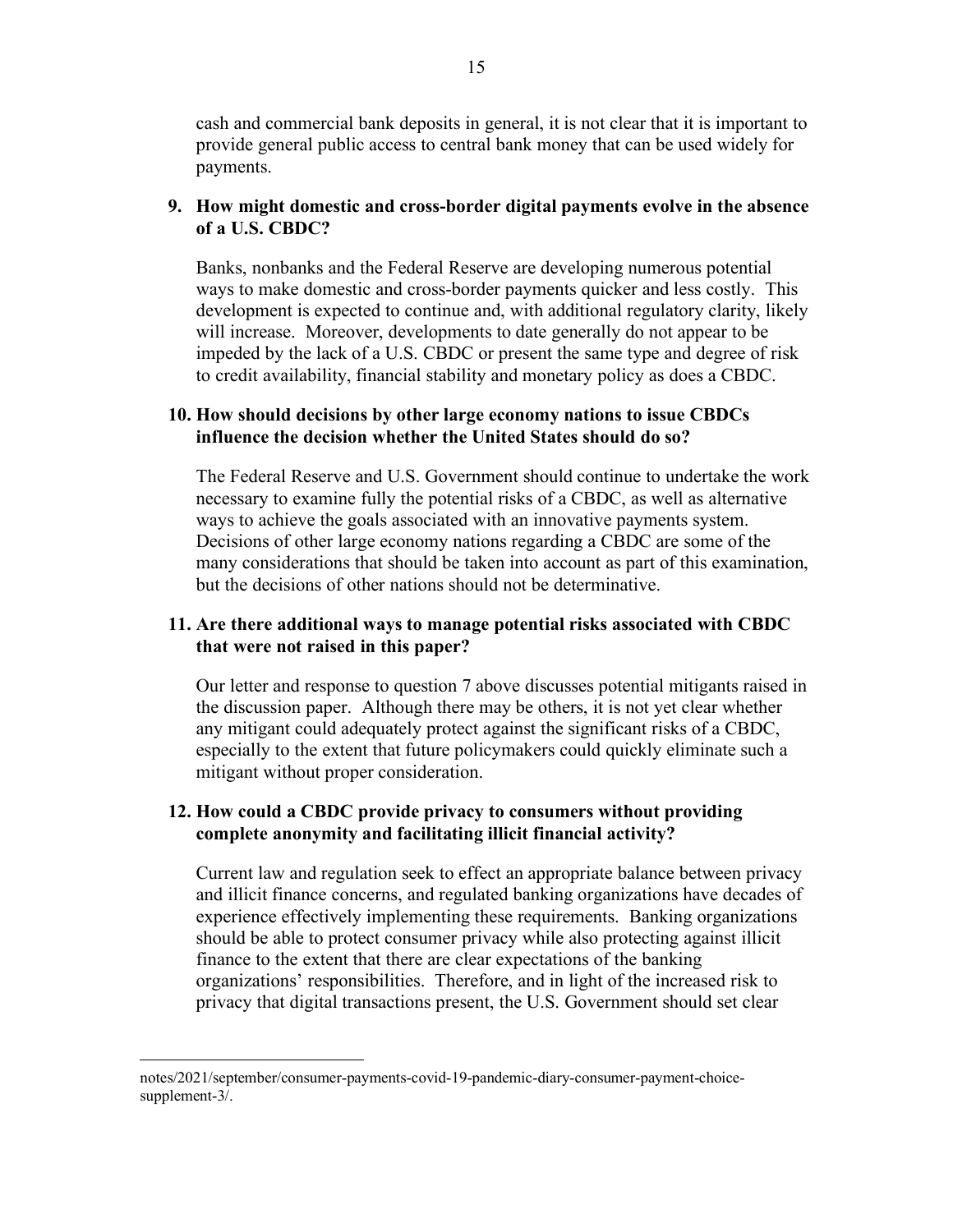expectations for CBDC intermediaries—through new law and clarifications on the application of existing law—regarding privacy and illicit finance.

#### **13. How could a CBDC be designed to foster operational and cyber resiliency? What operational or cyber risks might be unavoidable?**

To ensure such design choices are implementable and minimize unintended consequences, the U.S. Government should clearly identify the persons that would bear implementation responsibilities, as well as legal, operational and other risks. Such identification should be a part of the U.S. Government's deliberative approach to a U.S. CBDC and also include public comment.

#### **14. Should a CBDC be legal tender?**

Treatment as legal tender, as well as questions regarding transaction settlement and finality in general, should be fully addressed before implementation of any CBDC. Providing sufficient clarity likely will require amendments to existing law.

#### **CBDC Design**

#### **15. Should a CBDC pay interest? If so, why and how? If not, why not?**

Please see the response to question 7. We also note that, as a technical matter, the payment of interest appears inconsistent with a currency.

#### **16. Should the amount of CBDC held by a single end user be subject to quantity limits?**

Please see the response to question 7.

#### **17. What types of firms should serve as intermediaries for CBDC? What should be the role and regulatory structure for these intermediaries?**

The Forum's member institutions fully endorse the concept of "same activity, same risk, same regulation". Banking organizations function as payments intermediaries currently and are highly regulated and, therefore, have been identified as likely intermediaries of a CBDC. This level of regulation and supervision serves many important goals, including the safety of the payments systems, consumer protection, financial stability and combatting illicit finance. To the extent other types of entities are permitted to serve as CBDC intermediaries, these other types of entities acting as intermediaries should be subject to the same regulation and supervision as banking organizations when performing the same functions. In addition, equivalent regulation and supervision also should foster competition and avoid a "race to the bottom", as discussed in Section III.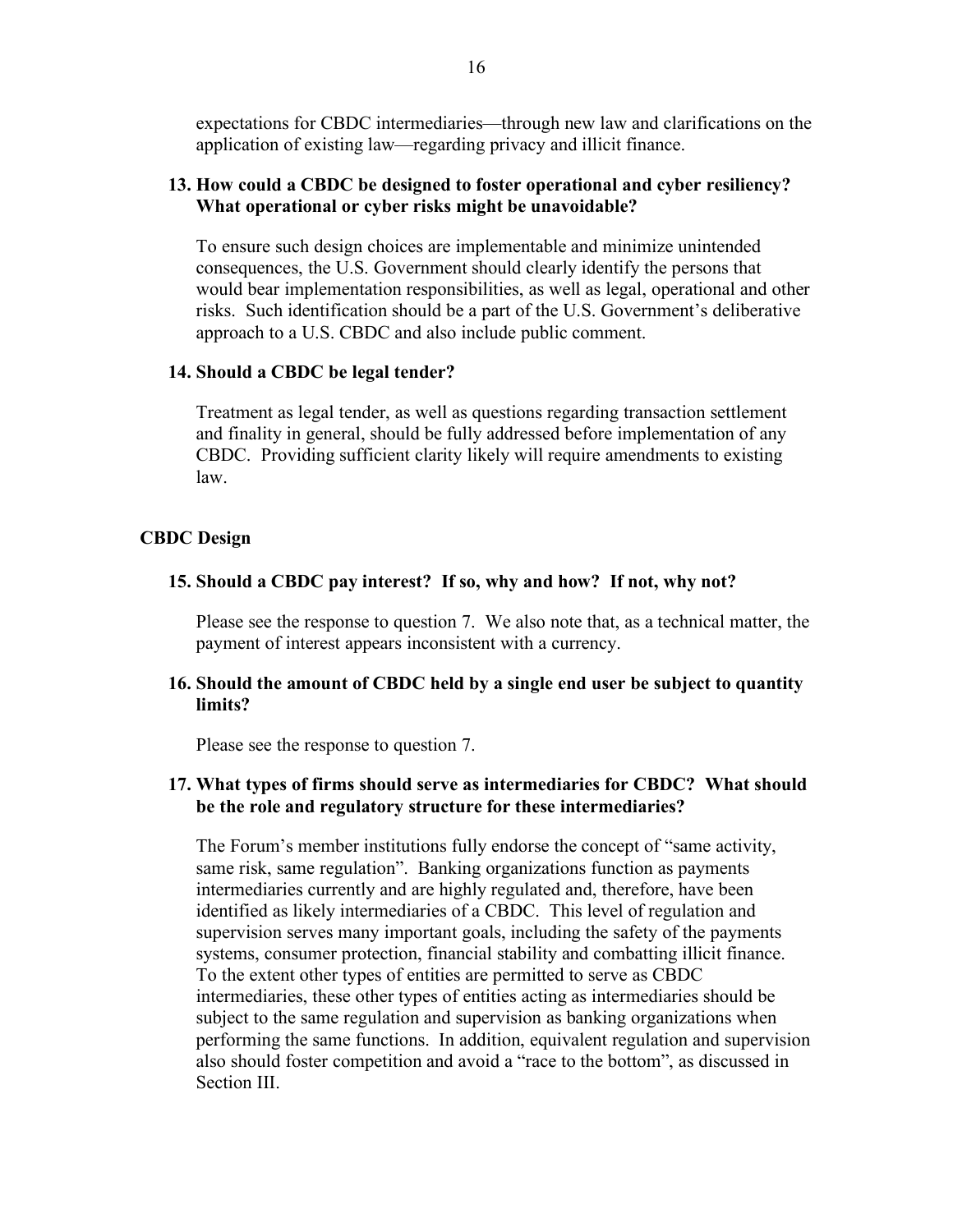#### **18. Should a CBDC have "offline" capabilities? If so, how might that be achieved?**

Although offline capabilities may provide some public benefit, there appear to be significant policy concerns (such as counterfeiting and other types of financial crime) as well as operational obstacles associated with the capabilities. Therefore, the Federal Reserve and U.S. Government should continue to consider whether, and the extent to which, such concerns and obstacles may be addressed.

#### **19. Should a CBDC be designed to maximize ease of use and acceptance at the point of sale? If so, how?**

Important elements of the design of a retail payment instrument are ease of use and point-of-sale acceptance. Any benefits of a CBDC could be largely blunted if the CBDC is not easy to use or widely accepted. Therefore, further research on the potential design of a CBDC should include these elements to help determine whether the purported benefits of a CBDC may be achieved.

#### **20. How could a CBDC be designed to achieve transferability across multiple payment platforms? Would new technology or technical standards be needed?**

As noted in Section II.A.5, interoperability and transferability across payment platforms is an important issue that should be studied and resolved before any CBDC is implemented. Unless banks and other intermediaries have the technology and infrastructure necessary to execute cross-CBDC transactions, especially those involving different payment infrastructures, the potential benefits of a CBDC will not be realized. Rather, the result may be additional fiction costs and heightened fragmentation in the global economy.

#### **21. How might future technological innovations affect design and policy choices related to CBDC?**

As discussed in the letter and the response to the questions above, banks, nonbanks and the Federal Reserve are developing numerous innovations to facilitate the transfer of money domestically and cross-border. This development is expected to continue and, with additional regulatory clarity, likely will increase. Currently, it is unclear whether, or the extent to which, a CBDC would provide benefits in addition to the services banking organizations and other institutions offer or are expected to offer in the near future. Further innovation should clarify—and may even change—the risk-benefit analysis. Therefore, we support the Federal Reserve's deliberative approach to a CBDC and believe that the Federal Reserve and U.S. Government should continue to undertake the work necessary to examine fully the potential risks of a CBDC, as well as alternative ways to achieve the goals associated with an innovative payments system.